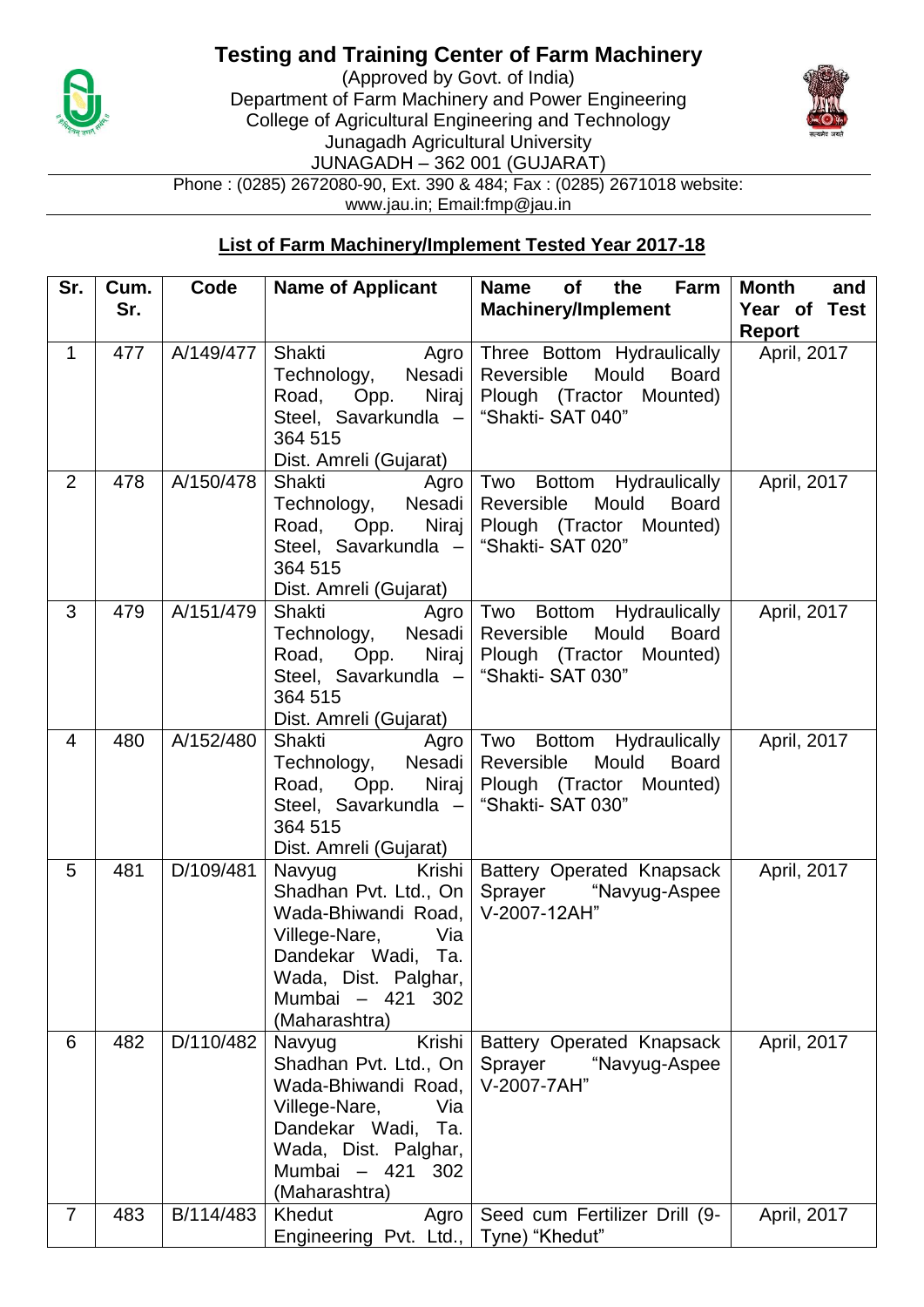|    |     |           | Plot No. 6, Survey No.<br>191,<br>Nr.<br>Orchev<br>Pharma, Shantidham<br>Soc. road,<br>Veraval<br>(Shapar)- 360 024,<br>Dist. Rajkot (Gujarat)                                          |                                                                                                                   |             |
|----|-----|-----------|-----------------------------------------------------------------------------------------------------------------------------------------------------------------------------------------|-------------------------------------------------------------------------------------------------------------------|-------------|
| 8  | 484 | B/115/484 | Shiv Enterprise, At.:<br>Jasapar-361 162, Ta.:<br>Kalawad,<br>Dist.<br>Jamnagar (Gujarat)                                                                                               | Seed cum Fertilizer Drill (9-<br>Tyne, Mini Tractor Mounted)<br>"Shiv Enterprise"                                 | April, 2017 |
| 9  | 485 | F/31/485  | Patel Trunk Factory,<br>Amin<br>Near<br>Auto<br><b>Besides</b><br>Agency,<br>Jalaram<br>Pulse<br>Mill,<br>Anand-Sojitra<br>Road,<br>Anand-388<br>001<br>(Gujarat)                       | Chaff Cutter (Fly Wheel type,<br>2-HP Power<br>Operated)<br>"PTF-Blower Type-1"                                   | May, 2017   |
| 10 | 486 | F/32/486  | Patel Trunk Factory,<br>Amin<br>Auto<br><b>Near</b><br><b>Besides</b><br>Agency,<br>Mill,<br>Jalaram<br>Pulse<br>Anand-Sojitra<br>Road,<br>Anand-388<br>001<br>(Gujarat)                | Chaff Cutter (Fly Wheel type,<br>2-HP Power<br>Operated)<br>"PTF-2 HP-1"                                          | May, 2017   |
| 11 | 487 | F/33/487  | Patel Trunk Factory,<br>Amin<br><b>Near</b><br>Auto<br><b>Besides</b><br>Agency,<br>Jalaram<br>Pulse<br>Mill,<br>Anand-Sojitra<br>Road,<br>Anand-388<br>001<br>(Gujarat)                | Chaff Cutter (Fly Wheel type,<br>Tractor PTO<br>Operated)<br>"PTF-Tractor-1"                                      | May, 2017   |
| 12 | 488 | D/111/488 | Gajanan<br>Engineering<br>Works, Sara<br>Road,<br>Halvad-363330<br>Dist.:<br>Morbi (Gujarat)                                                                                            | Tractor<br><b>Trailed</b><br>Operated<br>Type Power<br>Sprayer<br>"Achyut - Gajanan"                              | May, 2017   |
| 13 | 489 | A/153/489 | Khedut<br>Agro<br>Engineering Pvt. Ltd.,<br>Plot No. 6, Survey No.<br>Nr.<br>191,<br>Orchev<br>Pharma, Shantidham<br>Soc. road, Veraval<br>(Shapar)- 360 024,<br>Dist. Rajkot (Gujarat) | Two Bottom Disc Plough<br>(Tractor Mounted) "Khedut"                                                              | May, 2017   |
| 14 | 490 | B/116/490 | RamKrushna<br>Shri<br>Welding<br>&<br>Engg.<br>Works, At: Pikor - 362<br>245, Ta.: Malia Hatina,<br>Dist.:<br>Junagadh<br>(Gujarat)                                                     | Seed Drill (1-Row, Manually<br>Drawn) "RamKrushna"                                                                | May, 2017   |
| 15 | 491 | A/154/491 | Engineering<br>Shreeji<br>Works,<br>Bhavnagar<br>Road, Near Railway<br>Crossing,<br>Botad - 364 710, Dist.<br>Bhavnagar (Gujarat)                                                       | Two Bottom Hydraulically<br>Reversible<br>Mould<br><b>Board</b><br>Plough (Tractor<br>Mounted)<br>"Shreeji-SEW-1" | May, 2017   |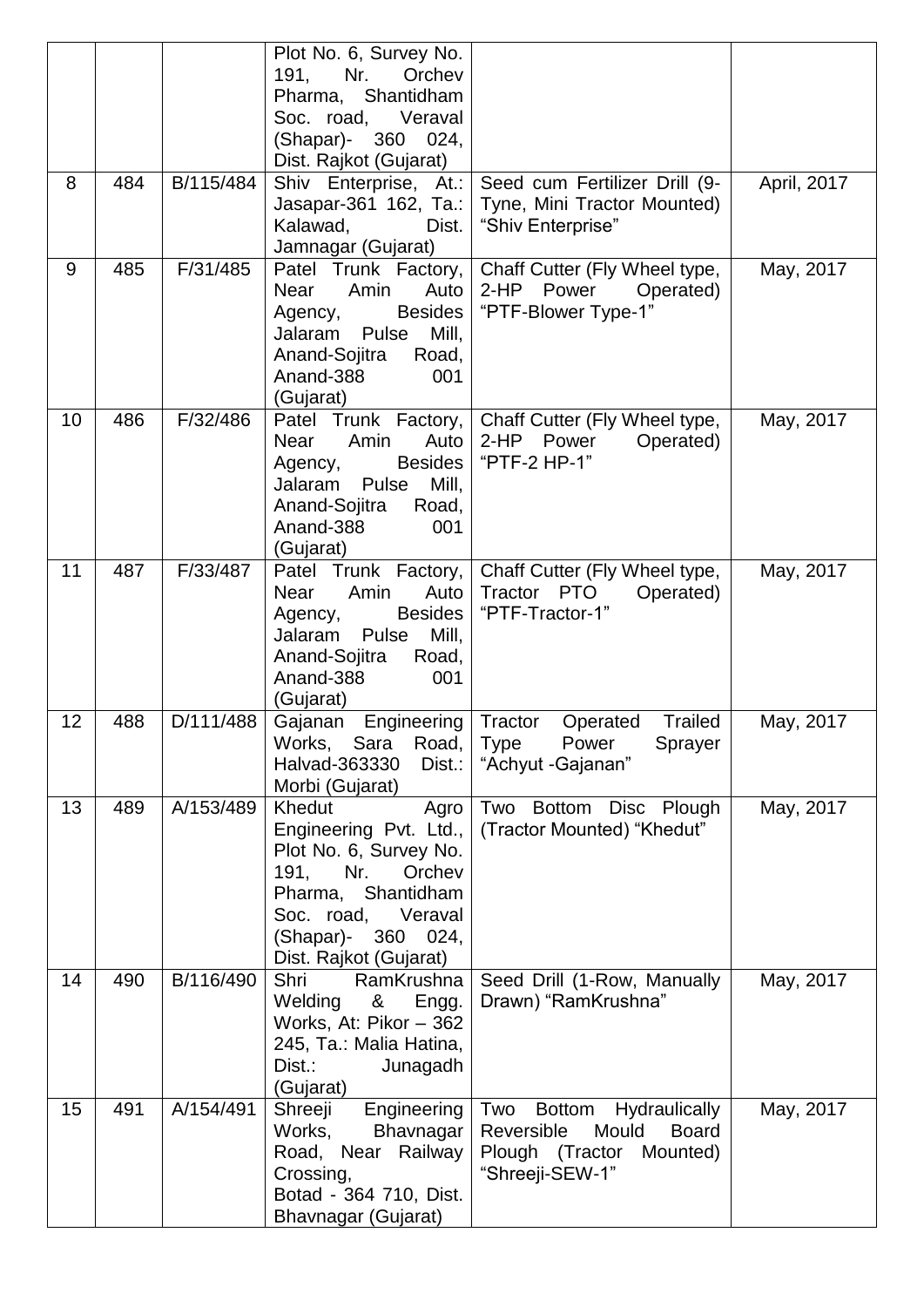| 16 | 492 | A/155/492 | Krishna<br>Agriculture,<br>Nesadi Road, Opp.<br>Steel,<br>Niraj<br>Savarkundla<br>364<br>$\frac{1}{2}$<br>515<br>Dist. Amreli (Gujarat)                                                                           | Two Bottom Hydraulically<br>Reversible<br>Mould<br><b>Board</b><br>Plough (Tractor Mounted)<br>"Krishna-KAH 002" | May, 2017  |
|----|-----|-----------|-------------------------------------------------------------------------------------------------------------------------------------------------------------------------------------------------------------------|------------------------------------------------------------------------------------------------------------------|------------|
| 17 | 493 | A/156/493 | Krishna<br>Agriculture,<br>Nesadi Road, Opp.<br>Steel,<br>Niraj<br>Savarkundla<br>364<br>$\frac{1}{2}$<br>515<br>Dist. Amreli (Gujarat)                                                                           | Two Bottom Hydraulically<br>Mould<br>Reversible<br><b>Board</b><br>Plough (Tractor Mounted)<br>"Krishna-KAH 001" | May, 2017  |
| 18 | 494 | D/112/494 | Navyug<br>Krishi<br>Shadhan Pvt. Ltd., On<br>Wada-Bhiwandi Road,<br>Villege-Nare,<br>Via<br>Dandekar<br>Wadi,<br>Dist.<br>Wada,<br>Ta.<br>Palghar, Mumbai<br>421 302 (Maharashtra)                                | Dual<br>Type<br>Knapsack<br>Sprayer "Navyug-Aspee V-<br>2007-Duo-12AH"                                           | June, 2017 |
| 19 | 495 | D/113/495 | Navyug<br>Krishi<br>Shadhan Pvt. Ltd., On<br>Wada-Bhiwandi Road,<br>Villege-Nare,<br>Via<br>Dandekar<br>Wadi,<br>Wada,<br>Dist.<br>Ta.<br>Palghar,<br>Mumbai<br>$\overline{\phantom{0}}$<br>421 302 (Maharashtra) | Type<br>Dual<br>Knapsack<br>Sprayer "Navyug-Aspee V-<br>2007-Duo-7AH"                                            | June, 2017 |
| 20 | 496 | A157/496  | Maruti Agro Industries,<br>5-Balaji Estate, Opp.<br>Bhagwati Auto Cast,<br>Sanand Road, Rajoda,<br>Bavla-382 220, Dist.<br>Ahmedabad (Gujarat)                                                                    | Nine Tyne Cultivator (Tractor<br>Mounted) "Maruti"                                                               | June, 2017 |
| 21 | 497 | A/158/497 | Maruti Agro Industries,<br>5-Balaji Estate, Opp.<br>Bhagwati Auto Cast,<br>Sanand Road, Rajoda,<br>Bavla-382 220, Dist.<br>Ahmedabad (Gujarat)                                                                    | <b>Tractor Drawn Trailed Offset</b><br>Disc Harrow<br>Disc)<br>(7x7)<br>"Maruti"                                 | June, 2017 |
| 22 | 498 | E/69/498  | Shri Savitri Agriculture<br>Works, Lathi Bazar,<br>Municipal Store Line,<br>Deesa- 385 535, Dist.<br>Banaskantha (Gujarat)                                                                                        | <b>Tractor Operated Groundnut</b><br>Digger cum Shaker "Savitri"                                                 | June, 2017 |
| 23 | 499 | E/70/499  | <b>New</b><br>Umiya<br>Agro<br>Industries, Plot<br>No.<br>664/1153, Himatnagar<br><b>Highway</b><br>Road,<br>Siholi<br>Moti-382<br>At.:<br>355,<br>Dist.<br>Gandhinagar (Gujarat)                                 | <b>Groundnut Thresher (Tractor</b><br>Operated) "New Umiya Agro<br>Ind.-Gautam-G 8"                              | June, 2017 |
| 24 | 500 | B/117/500 | Annapurna Thresher,<br>Char<br>Rasta,<br>Akhol<br>Radhanpur<br>Highway<br>Road, At: Akhol Moti,                                                                                                                   | Seed cum Fertilizer Drill (8-<br>Tyne) "Annapurna"                                                               | June, 2017 |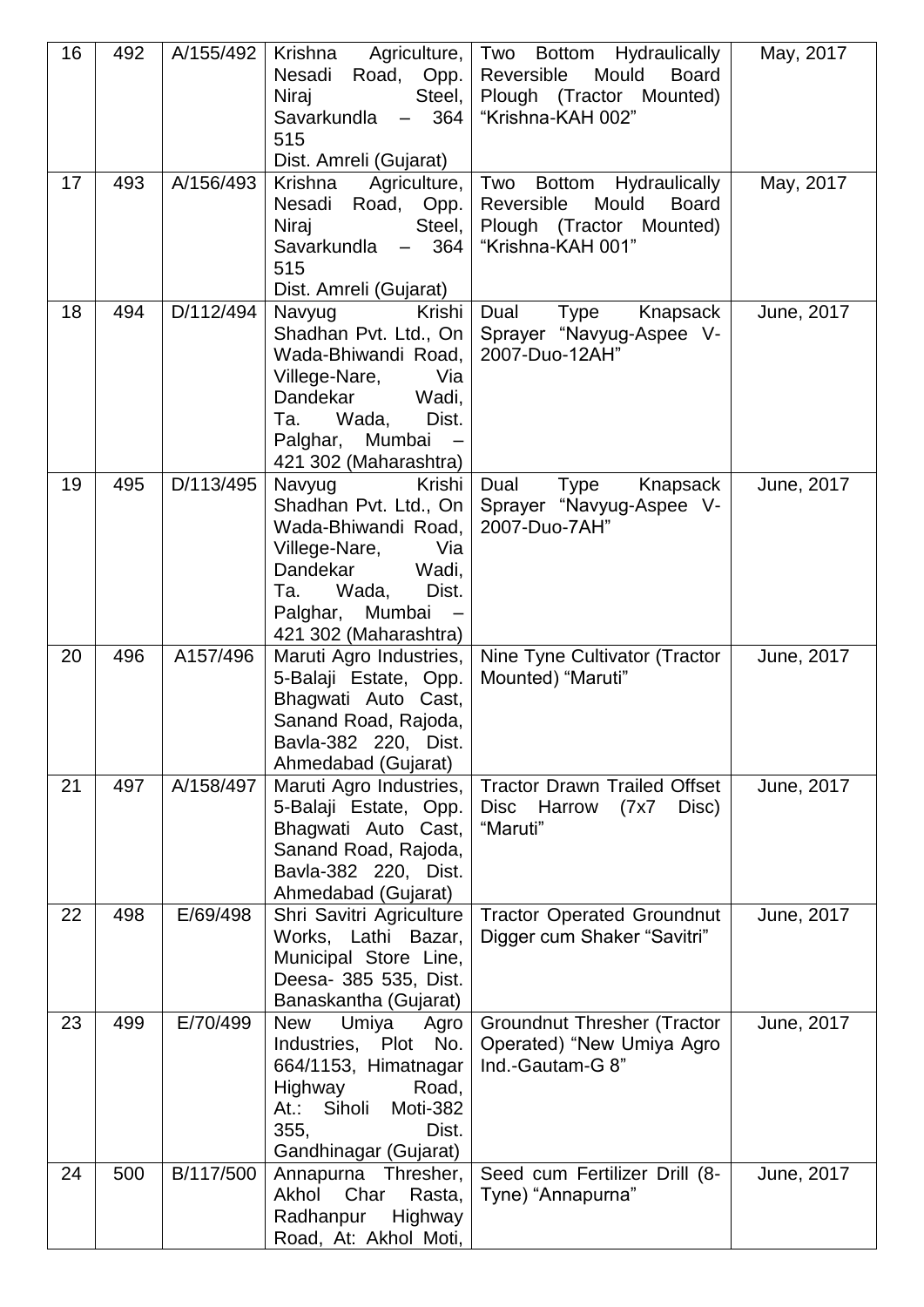|    |     |           | Dist.<br>Ta.:Deesa,                                                                                                                                                                      |                                                                                                                         |                   |
|----|-----|-----------|------------------------------------------------------------------------------------------------------------------------------------------------------------------------------------------|-------------------------------------------------------------------------------------------------------------------------|-------------------|
|    |     |           | Banaskantha                                                                                                                                                                              |                                                                                                                         |                   |
|    |     |           | (Gujarat)                                                                                                                                                                                |                                                                                                                         |                   |
| 25 | 501 | A/159/501 | Engineering<br>Shakti<br>N.H. No.8,<br>Works,<br>Near Kadodara Char<br>At.:<br>Umbhel-<br>Rasta<br>394 325, Ta.: Kamrej,<br>Dist. Surat (Gujarat)                                        | Two<br>Bottom Mechanically<br>Mould<br>Reversible<br><b>Board</b><br>Plough (Tractor Mounted)<br>"Shakti"               | June, 2017        |
| 26 | 502 | A/160/502 | Shakti<br>Engineering<br>N.H. No.8,<br>Works,<br>Near Kadodara Char<br>Umbhel-<br>At.:<br>Rasta<br>394 325, Ta.: Kamrej,<br>Dist. Surat (Gujarat)                                        | <b>Nine</b><br>Tyne<br>Cultivator<br>(Shovel-cum-Sweep<br>Type)<br>(Tractor Mounted) "Shakti"                           | June, 2017        |
| 27 | 503 | A/161/503 | Shakti<br>Engineering<br>N.H.<br>No.8,<br>Works,<br>Near Kadodara Char<br>Umbhel-<br>At.:<br>Rasta<br>394 325, Ta.: Kamrej,<br>Dist. Surat (Gujarat)                                     | Two<br>Bottom Hydraulically<br>Reversible<br>Mould<br><b>Board</b><br>Plough (Tractor Mounted)<br>"Shakti"              | June, 2017        |
| 28 | 504 | A/162/504 | Loriya<br>Agro<br>Equipment,<br>Rani<br>Industrial Estate, B/h.<br>Parin Furniture, Opp.<br>Jay<br>Ganesh<br>Auto,<br>Road,<br>Gondal<br>At.<br>Vavdi -360007, Dist.<br>Rajkot (Gujarat) | Two<br>Bottom Hydraulically<br>Mould<br>Reversible<br><b>Board</b><br>Plough (Tractor Mounted)<br>"Loriya"              | June, 2017        |
| 29 | 505 | A/163/505 | Loriya<br>Agro<br>Rani<br>Equipment,<br>Industrial Estate, B/h.<br>Parin Furniture, Opp.<br>Ganesh<br>Jay<br>Auto,<br>Gondal<br>Road,<br>At.<br>Vavdi -360007, Dist.<br>Rajkot (Gujarat) | Two<br>Bottom Mechanically<br>Mould<br>Reversible<br><b>Board</b><br>Plough (Tractor Mounted)<br>"Loriya"               | June, 2017        |
| 30 | 506 | A/164/506 | Ambika<br>Industries,<br>Nesadi<br>Road,<br>Opp.<br>Steel,<br>Niraj<br>364<br>Savarkundla<br>515<br>Dist.<br>Amreli<br>(Gujarat)                                                         | Two<br><b>Bottom</b><br>Hydraulically<br>Mould<br>Reversible<br><b>Board</b><br>Plough (Tractor Mounted)<br>"Ambika"    | <b>July, 2017</b> |
| 31 | 507 | A/165/507 | <b>Shree</b><br>Ram<br>Engineering<br>Works,<br>Jagnath<br>Complex,<br>Mandvi<br>Road, Char<br>Rasta<br>At.<br>Netrang<br>$-393$ 130,<br>Dist.:<br><b>Bharuch</b><br>(Gujarat)           | Bottom Mechanically<br>Two<br>Reversible<br>Mould<br><b>Board</b><br>Plough (Tractor Mounted)<br>"Shree Ram"            | <b>July, 2017</b> |
| 32 | 508 | A/166/508 | <b>Shree</b><br>Ram<br>Engineering<br>Works,<br>Jagnath<br>Complex,<br>Mandvi<br>Road,<br>Char<br>Rasta<br>At.:                                                                          | Two<br>Hydraulically<br><b>Bottom</b><br>Mould<br>Reversible<br><b>Board</b><br>Plough (Tractor Mounted)<br>"Shree Ram" | <b>July, 2017</b> |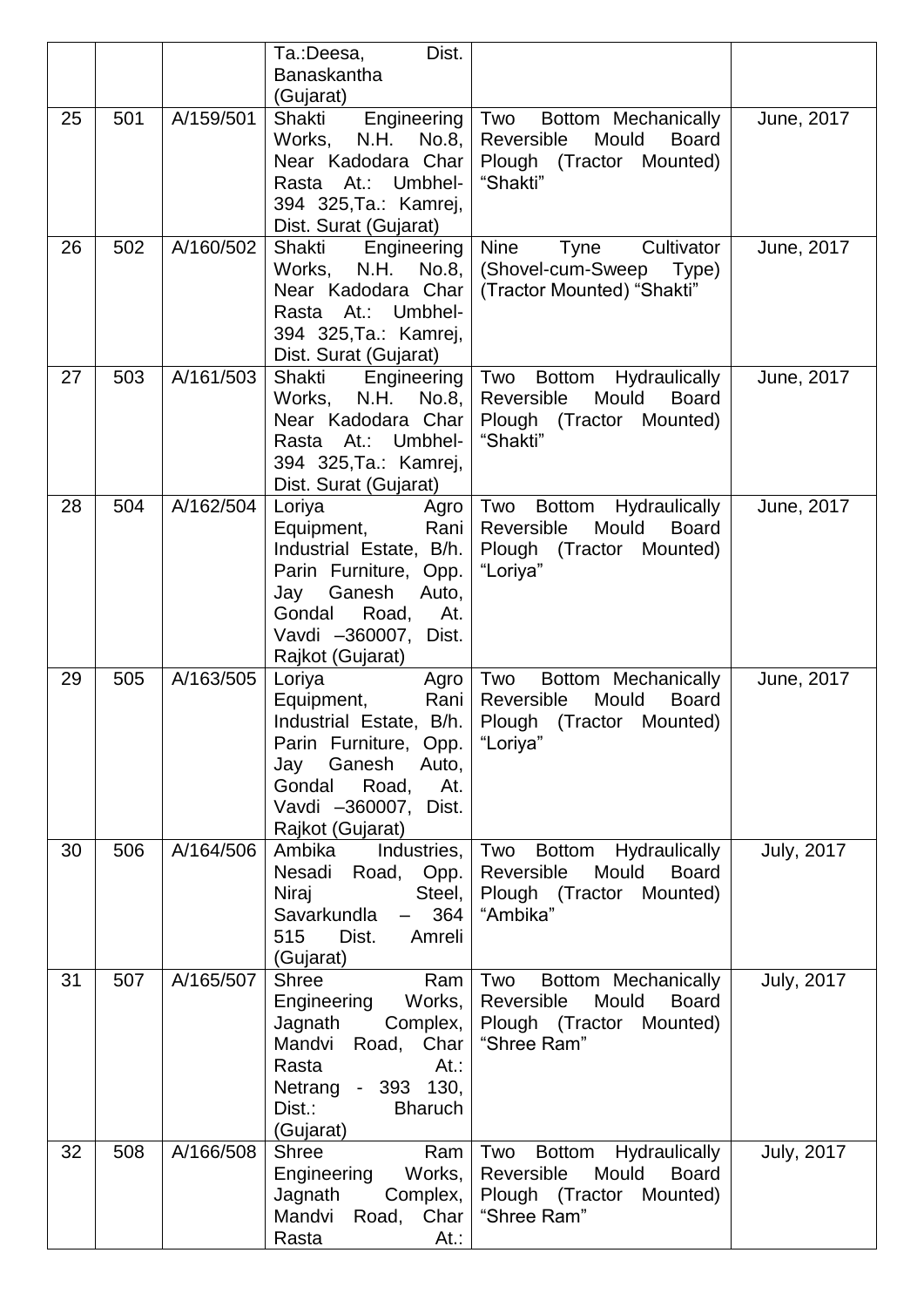|    |     |           | Netrang - 393 130,<br>Dist.:<br><b>Bharuch</b>                                                                                                                                             |                                                                                                               |                   |
|----|-----|-----------|--------------------------------------------------------------------------------------------------------------------------------------------------------------------------------------------|---------------------------------------------------------------------------------------------------------------|-------------------|
|    |     |           | (Gujarat)                                                                                                                                                                                  |                                                                                                               |                   |
| 33 | 509 | A/167/509 | <b>Shree</b><br>Ram<br>Engineering Works,<br>Jagnath<br>Complex,<br>Mandvi<br>Road, Char<br>Rasta<br>At.<br>Netrang - 393 130,<br>Dist.:<br><b>Bharuch</b><br>(Gujarat)                    | <b>Nine</b><br><b>Tyne</b><br>Cultivator<br>(Shovel-cum-Sweep<br>Type)<br>(Tractor Mounted)<br>"Shree<br>Ram" | <b>July, 2017</b> |
| 34 | 510 | A/168/510 | <b>Shree</b><br>Ram<br>Engineering Works,<br>Jagnath<br>Complex,<br>Mandvi Road, Char<br>Rasta<br>At.:<br>Netrang - 393 130,<br>Dist.:<br><b>Bharuch</b><br>(Gujarat)                      | <b>Tractor Drawn Trailed Offset</b><br><b>Disc</b><br>Harrow<br>(8x8)<br>Disc)<br>"Shree Ram"                 | <b>July, 2017</b> |
| 35 | 511 | E/71/511  | Parth Industries, C/o<br>Mill,<br>Oil<br>Sardar<br>Ahmedabad Highway<br>Jasdan-360 050, Dist.:<br>Rajkot (Gujarat)                                                                         | <b>Groundnut Thresher (Tractor</b><br>Operated) "Parth"                                                       | <b>July, 2017</b> |
| 36 | 512 | F/34/512  | Jay<br><b>Bhavani</b><br>Industries, Atkot Road,<br>Opp. Aaditya Hotel<br>Jasdan-360 050 Dist.:<br>Rajkot (Gujarat)                                                                        | Chaff Cutter (2-HP Power<br>Operated) "Jay Bhavani-JB<br>700"                                                 | July, 2017        |
| 37 | 513 | A/169/513 | Rajdhani<br>Agro<br>Industries, Near Moher<br>River, Nadi Darwaja,<br>Gandhinagar Road At:<br>Kapadvanj,<br>Dist.:<br>Kheda (Gujarat)                                                      | Nine Tyne Cultivator (Tractor<br>Mounted) "Rajdhani"                                                          | <b>July, 2017</b> |
| 38 | 514 | A/170/514 | Agriculture,<br>Pacific<br>Rajkot-Morbi Highway,<br>Opp. Shreeji Estate,<br>Ajanta<br>Near<br>Clock,<br>Morbi (S. Sanala)-363<br>641 (Gujarat)                                             | Bottom Hydraulically<br>Two<br>Reversible<br>Mould<br><b>Board</b><br>Plough (Tractor Mounted)<br>"Pacific"   | <b>July, 2017</b> |
| 39 | 515 | D/114/515 | Khedut<br>Agro<br>Engineering Pvt. Ltd.,<br>Plot No. 6, Survey No.<br>Nr.<br>191,<br>Orchev<br>Pharma, Shantidham<br>Soc. road, Veraval<br>(Shapar)-<br>360 024,<br>Dist. Rajkot (Gujarat) | Battery Operated Knapsack<br>Sprayer "Khedut-BSP"                                                             | <b>July, 2017</b> |
| 40 | 516 | E/72/516  | Sickle Innovations Pvt.<br>Ltd.,<br>18-24,<br>Mittal<br>Estate, Near Nissan<br><b>Motors</b><br>Service<br>Station, Ujala Circle,<br>Sarkhej, Ahmedabad-<br>382 210 (Gujarat)              | Manually<br>Operated<br>Fruit<br>Picker "Hectare FM44C"                                                       | <b>July, 2017</b> |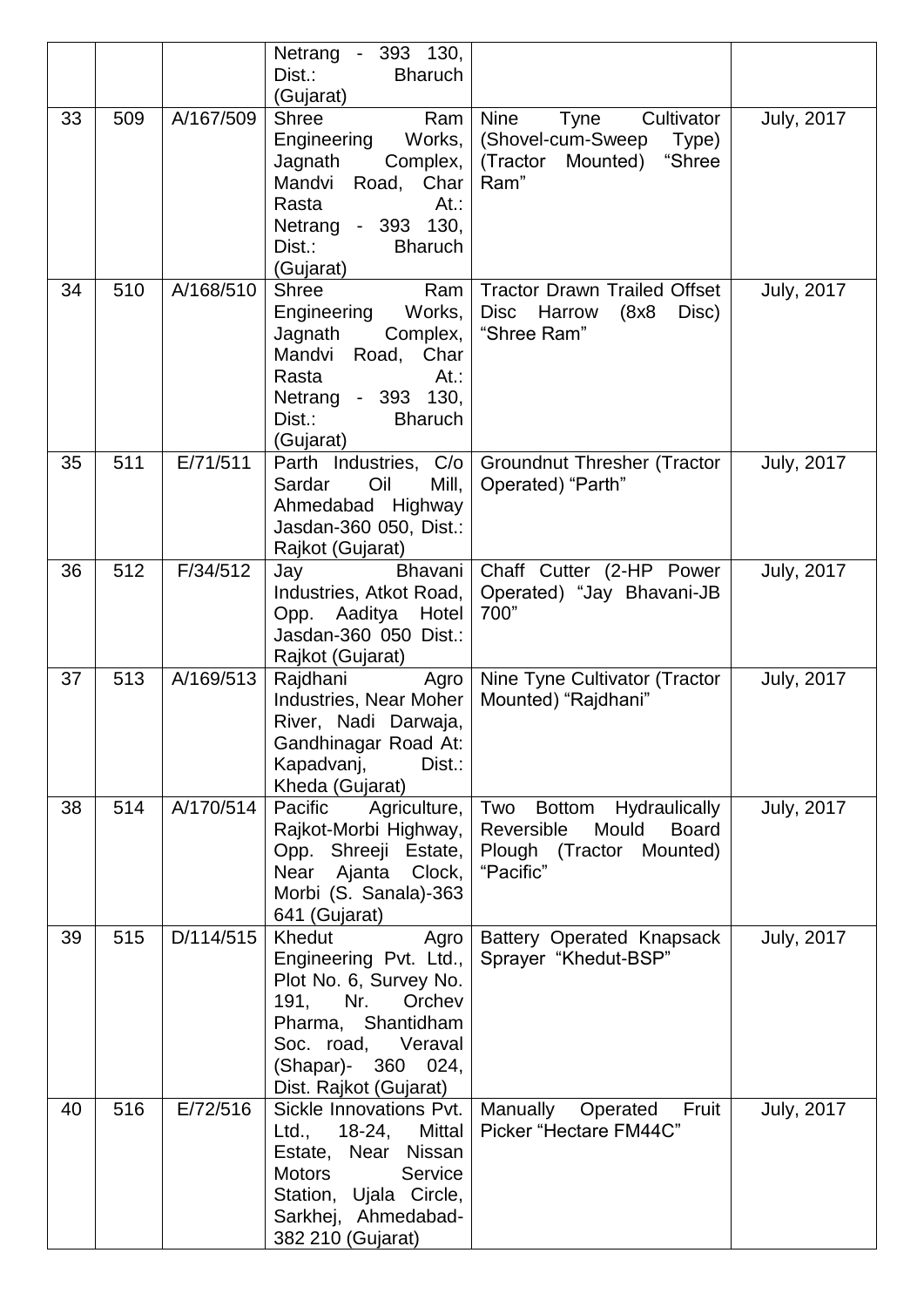| 41 | 517 | E/73/517  | Nagariya<br>Agri<br>Moti<br>Industries,<br>5,<br>Market, Opp. Shukun<br>Hotel,<br>Visnagar-384<br>315<br>Dist.<br>Mehsana<br>(Gujarat)                     | <b>Groundnut Thresher (Tractor</b><br>Operated) "Nagariya-Unnati"                                                  | Aug., 2017  |
|----|-----|-----------|------------------------------------------------------------------------------------------------------------------------------------------------------------|--------------------------------------------------------------------------------------------------------------------|-------------|
| 42 | 518 | E/74/518  | Nirmal Agro Industries,<br>Vir Krupa Complex,<br>Road,<br>Vadnagar<br>Visnagar-384<br>315,<br>Dist.<br>Mehsana<br>(Gujarat)                                | Multicrop Thresher (Tractor<br>Operated) "Nirmal"                                                                  | Aug., 2017  |
| 43 | 519 | E/75/519  | Rajdhani<br>Agro<br>Industries, Near Moher<br>River, Nadi Darwaja,<br>Gandhinagar<br>Road,<br>At: Kapadvanj,<br>Dist.:<br>Kheda (Gujarat)                  | Multicrop Thresher (Tractor<br>Operated)<br>"Rajdhani-SST-<br>01"                                                  | Aug., 2017  |
| 44 | 520 | E/76/520  | Rajdhani<br>Agro<br>Industries, Near Moher<br>River, Nadi Darwaja,<br>Gandhinagar<br>Road,<br>At: Kapadvanj,<br>Dist.:<br>Kheda (Gujarat)                  | Multicrop Thresher (Tractor<br>Operated)<br>"Rajdhani-DST-<br>01"                                                  | Aug., 2017  |
| 45 | 521 | E/77/521  | Rajdhani<br>Agro<br>Industries, Near Moher<br>River, Nadi Darwaja,<br>Gandhinagar<br>Road,<br>At: Kapadvanj,<br>Dist.:<br>Kheda (Gujarat)                  | <b>Sheller</b><br>Maize<br>Power<br>"Rajdhani"                                                                     | Aug., 2017  |
| 46 | 522 | E/78/522  | Martiaen Engineering<br>Company,<br>Opp.<br>GUJCOMASAOL,<br>Unjha-Unava<br>Unjha-384<br>Highway,<br>170 Dist.:<br>Mehsana<br>(Gujarat)                     | Multicrop Thresher (Tractor<br>Operated)<br>"Martiaen-Mini-<br>01"                                                 | Aug., 2017  |
| 47 | 523 | E/79/523  | Martiaen Engineering<br>Company,<br>Opp.<br>GUJCOMASAOL,<br>Unjha-Unava<br>Unjha-384<br>Highway,<br>170 Dist.:<br>Mehsana<br>(Gujarat)                     | Multicrop Thresher (Tractor<br>Operated) "Martiaen-MD-01"                                                          | Aug., 2017  |
| 48 | 524 | B/118/524 | Agree Instrument, At:<br>Bhaduka, Ta.: Sayla,<br>Dist.: Surendranagar<br>(Gujarat)                                                                         | Seed cum Fertilizer Drill (17-<br>Tyne) "Agree"                                                                    | Sept., 2017 |
| 49 | 525 | A/171/525 | <b>Shree</b><br>Avadh<br>Engineering<br>Works,<br>Near<br>College,<br>Ankleshwar Road, At.:<br>Netrang - 393 130,<br>Dist.:<br><b>Bharuch</b><br>(Gujarat) | <b>Nine</b><br><b>Tyne</b><br>Cultivator<br>(Shovel-cum-Sweep<br>Type)<br>"Shree<br>(Tractor<br>Mounted)<br>Avadh" | Sept., 2017 |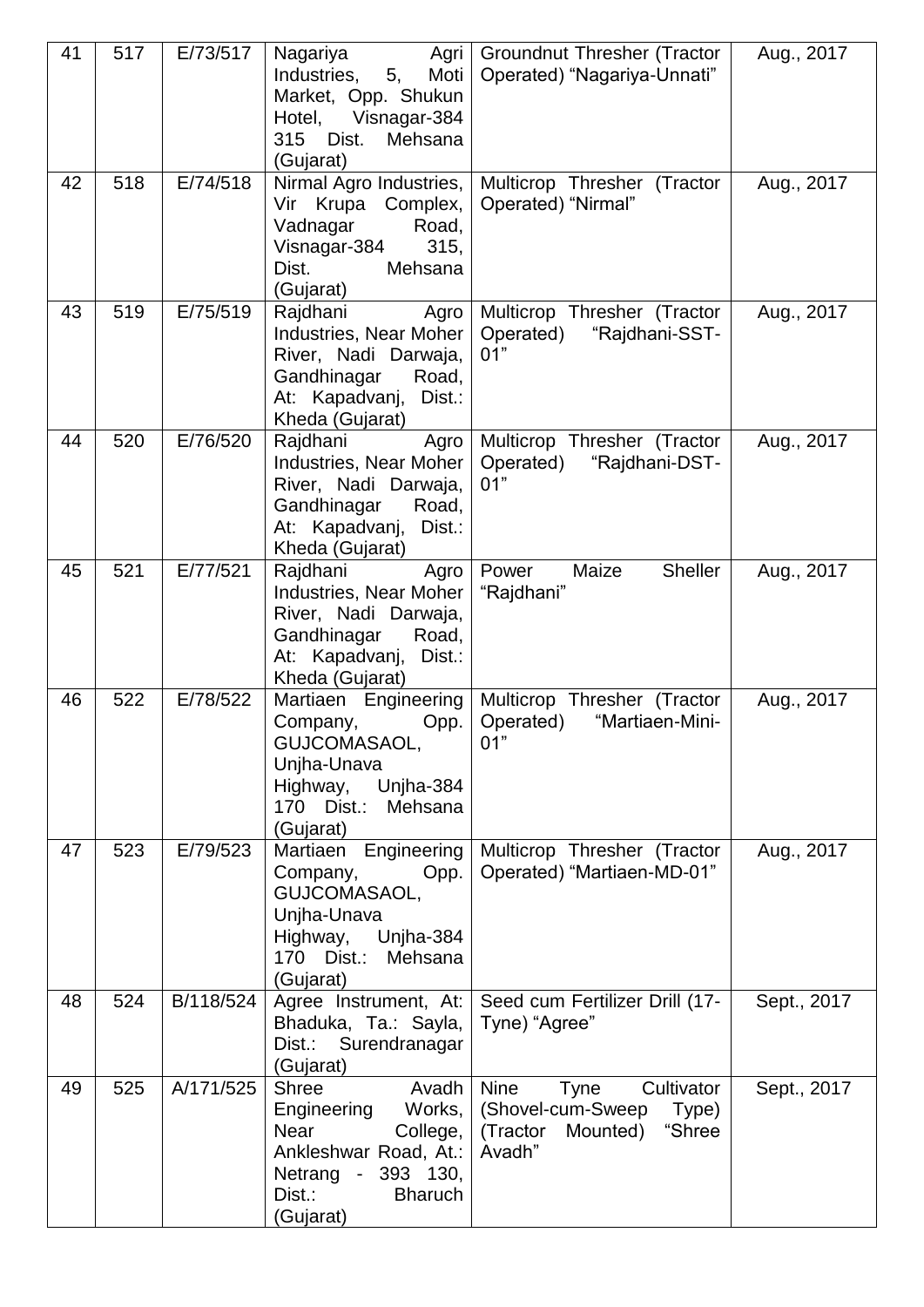| 50 | 526 | A/172/526 | Agro<br>Supertech<br>Industries, At & Post:<br>Naroda -<br>Enasan,<br>Dehgam<br>Road<br>Daskroi,<br>Ta.:<br>Dist.<br>Ahmedabad (Gujarat)                                  | Nine Tyne Cultivator (Tractor<br>Mounted) "Supertech"                                                                     | Sept., 2017 |
|----|-----|-----------|---------------------------------------------------------------------------------------------------------------------------------------------------------------------------|---------------------------------------------------------------------------------------------------------------------------|-------------|
| 51 | 527 | F/35/527  | Supertech<br>Agro<br>Industries, At & Post:<br>Enasan, Naroda -<br>Dehgam<br>Road<br>Daskroi,<br>Ta.:<br>Dist.<br>Ahmedabad (Gujarat)                                     | Chaff Cutter (Fly Wheel type,<br>Tractor PTO<br>Operated)<br>"Supertech SH-10 Super<br>Turbo"                             | Sept., 2017 |
| 52 | 528 | F/36/528  | Nooni Agro, Plot No.<br>E-157 (B), Road No.<br>12, VKI Area, Jaipur-<br>302013 (Rajasthan)                                                                                | Chaff Cutter (Fly Wheel type,<br>Tractor PTO<br>Operated)<br>"Nooni Ambalal AL- 45"                                       | Sept., 2017 |
| 53 | 529 | F/37/529  | Nooni Agro, Plot No.<br>E-157 (B), Road No.<br>12, VKI Area, Jaipur-<br>302013 (Rajasthan)                                                                                | Chaff Cutter (Fly Wheel type,<br>Tractor PTO<br>Operated)<br>"Nooni NA-45"                                                | Sept., 2017 |
| 54 | 530 | F/38/530  | Nooni Agro, Plot No.<br>E-157 (B), Road No.<br>12, VKI Area, Jaipur-<br>302013 (Rajasthan)                                                                                | Chaff Cutter (Fly Wheel type,<br>3-HP Power<br>Operated)<br>"Nooni NA-25"                                                 | Sept., 2017 |
| 55 | 531 | F/39/531  | Angira Industries, Plot<br>No. E-157 (B), Road<br>No. 12, VKI Area,<br>Jaipur-302013<br>(Rajasthan)                                                                       | Chaff Cutter (Fly Wheel type,<br>Tractor PTO<br>Operated)<br>"Angira Al- 45"                                              | Sept., 2017 |
| 56 | 532 | F/40/532  | Nooni Agro, Plot No.<br>E-157 (B), Road No.<br>12, VKI Area, Jaipur-<br>302013 (Rajasthan)                                                                                | Manually<br>Chaff<br>operated<br>Cutter "Nooni NA-15"                                                                     | Sept., 2017 |
| 57 | 533 | A/173/533 | <b>Shree</b><br>Chamunda<br>Works,<br>Engineering<br>At. & Post: Kankavati-<br>363<br>310,<br>Ta.:<br>Dhrangadhra<br>Dist.:<br>Surendranagar<br>(Gujarat)                 | Two<br>Bottom Hydraulically<br>Reversible<br>Mould<br><b>Board</b><br>Plough (Tractor Mounted)<br>"Shree Chamunda"        | Sept., 2017 |
| 58 | 534 | A/174/534 | <b>Balwan</b><br>Agro<br>Ltd.,<br>Industries Pvt.<br>Gopi<br>Hotel,<br>Near<br>Rajkot-Ahmedabad<br>Sayla-363<br>Highway,<br>430,<br>Dist.:<br>Surendranagar<br>(Gujarat)  | Two<br><b>Bottom</b><br>Hydraulically<br>Reversible<br>Mould<br><b>Board</b><br>Plough (Tractor Mounted)<br>"Balwan Agro" | Sept., 2017 |
| 59 | 535 | A/175/535 | <b>Balwan</b><br>Agro<br>Industries Pvt. Ltd.,<br>Gopi<br>Hotel,<br><b>Near</b><br>Rajkot-Ahmedabad<br>Highway, Sayla-363<br>430,<br>Dist.:<br>Surendranagar<br>(Gujarat) | Mini<br>Tractor<br>Operated<br>Rotavator (3.5 Ft) "Balwan<br>Agro"                                                        | Sept., 2017 |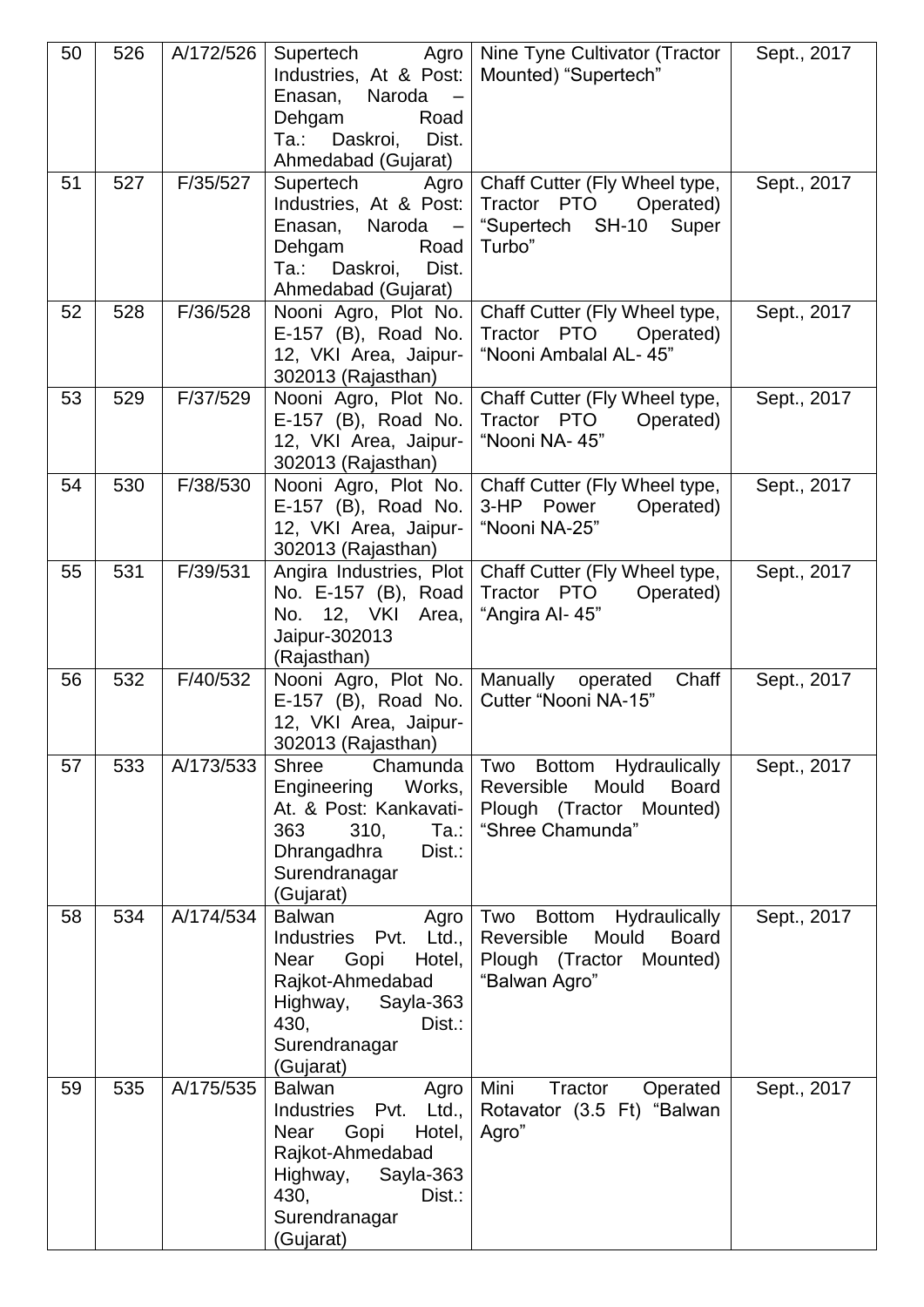| 60 | 536 | A/176/536 | <b>Balwan</b><br>Agro<br>Ltd.,<br>Industries Pvt.<br>Hotel,<br>Gopi<br>Near<br>Rajkot-Ahmedabad<br>Highway,<br>Sayla-363<br>430,<br>Dist.:<br>Surendranagar<br>(Gujarat)           | Tractor Operated Rotavator<br>(7.0 Ft) "Balwan Agro"                                                                                | Sept., 2017 |
|----|-----|-----------|------------------------------------------------------------------------------------------------------------------------------------------------------------------------------------|-------------------------------------------------------------------------------------------------------------------------------------|-------------|
| 61 | 537 | B/119/537 | Yogi<br>Agro<br><b>Trilok</b><br>Engineering,<br>Sabalpur<br>Estate,<br>Chokdi,<br>Rajkot<br>Junagadh-<br>Highway<br>362<br>037,<br>Dist.<br>Junagadh (Gujarat)                    | Seed cum Fertilizer Drill (9-<br>Tyne) "Yogi"                                                                                       | Oct., 2017  |
| 62 | 538 | D/115/538 | Parmeshwar<br>Agro<br>$3-5,$<br>India, Plot No.<br>No.<br>Survey<br>18,<br>Rameshwar Industrial<br>Area, Behind<br>Parin<br>Furniture,<br>Vavdi,<br>Rajkot-360<br>004<br>(Gujarat) | Battery Operated Knapsack<br>Sprayer "Parmeshwar Agro-<br>PMTEC"                                                                    | Oct., 2017  |
| 63 | 539 | A/177/539 | Patel Agro Industries,<br>Kotecha<br>Industrial<br>Area, Survey No. 223,<br>Plot<br>No.<br>11/12<br>Wankaner-363<br>621<br>Dist.: Morvi (Gujarat)                                  | Two<br><b>Hydraulically</b><br><b>Bottom</b><br>Reversible<br>Mould<br><b>Board</b><br>Plough (Tractor<br>Mounted)<br>"Shree Umiya" | Oct., 2017  |
| 64 | 540 | E/80/540  | Vagheshvari<br>Agriculture<br>Works,<br>Akhol Char<br>Rasta,<br>Radhanpur Highway<br>Road, At: Akhol Nani-<br>385535, Ta.: Deesa,<br>Dist.<br><b>Banaskantha</b><br>(Gujarat)      | <b>Tractor Operated Groundnut</b><br>Digger<br><b>Shaker</b><br>cum<br>"Vagheshvari"                                                | Oct., 2017  |
| 65 | 541 | E/81/541  | Annapurna Thresher,<br>Akhol<br>Char<br>Rasta,<br>Radhanpur<br>Highway<br>Road, At: Akhol Moti,<br>Ta.:Deesa,<br>Dist.<br><b>Banaskantha</b><br>(Gujarat)                          | <b>Tractor Operated Groundnut</b><br><b>Shaker</b><br>Digger<br>cum<br>"Annapurna"                                                  | Oct., 2017  |
| 66 | 542 | E/82/542  | Engineering<br>Geeta<br>Co., Atkot Road, Opp.<br><b>GIDC</b><br>Jasdan-360<br>050,<br>Dist.:<br>Rajkot<br>(Gujarat)                                                                | <b>Tractor Operated Groundnut</b><br>Digger cum Shaker "Geeta"                                                                      | Oct., 2017  |
| 67 | 543 | E/83/543  | Jay Ambe Agriculture,<br>Deesa<br>-Palanpur<br><b>Near</b><br>Highway,<br>Mahesh<br>Tractors,<br>Mota Bhoyan-385 535,<br>Ta.:<br>Deesa,<br>Dist.<br>Banaskantha (Gujarat)          | <b>Tractor Operated Groundnut</b><br>Digger<br>cum Shaker "Jay<br>Ambe"                                                             | Oct., 2017  |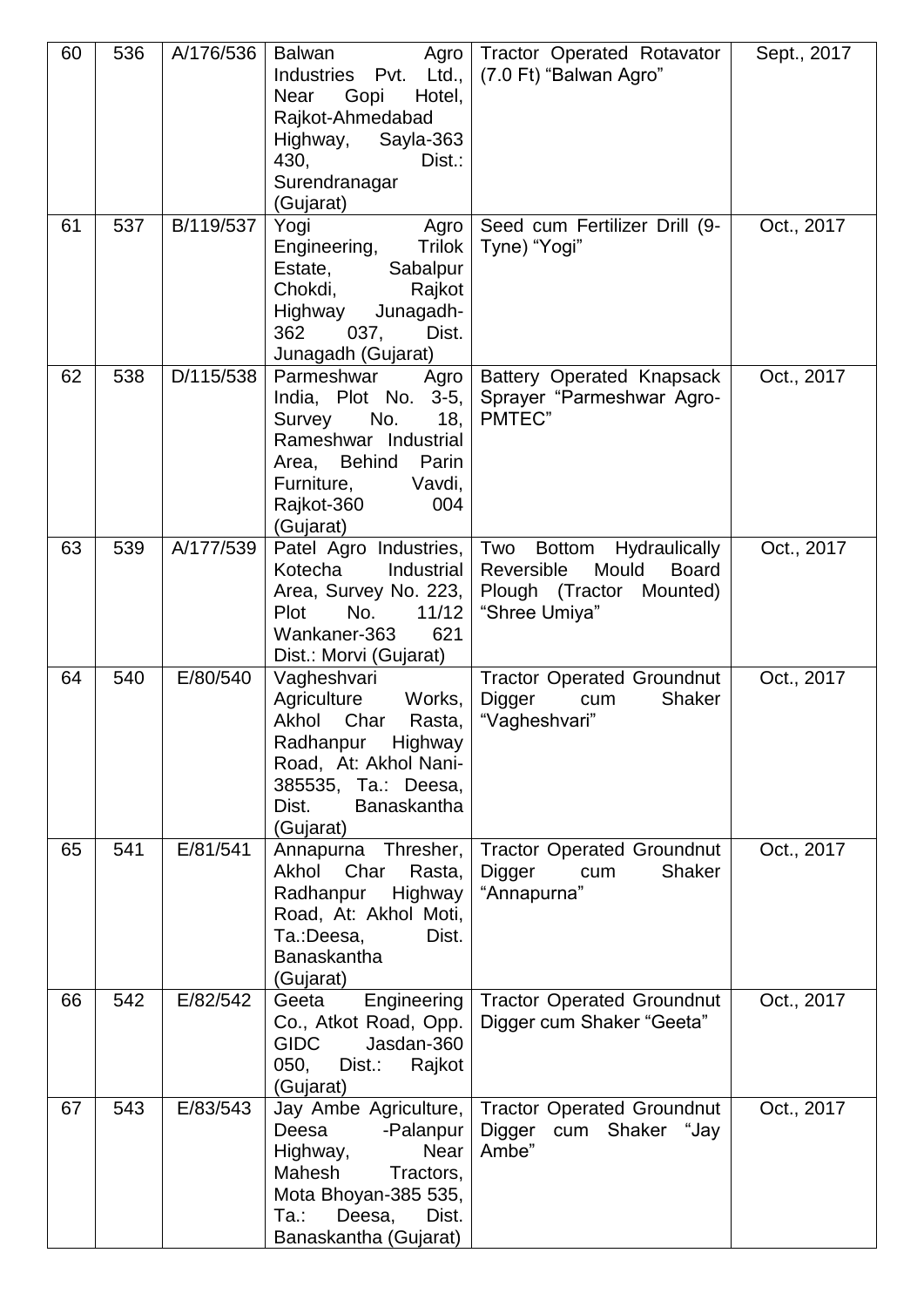| 68 | 544 | E/84/544  | Welding<br>Brahmani<br>Works, Zerda,<br>Ta.:<br>Dist.<br>Deesa,<br>Banaskantha (Gujarat                                                                                          | <b>Tractor Operated Groundnut</b><br>Digger<br>Shaker<br>cum<br>"Brahmani"                                              | Oct., 2017 |
|----|-----|-----------|----------------------------------------------------------------------------------------------------------------------------------------------------------------------------------|-------------------------------------------------------------------------------------------------------------------------|------------|
| 69 | 545 | A/178/545 | Ekta<br>Engineering,<br>Modasa Road, At &<br>Post: Harsol - 383305,<br>Та.:<br>Talod,<br>Dist.:<br>Sabarkantha<br>(Gujarat)                                                      | Nine Tyne Cultivator (Tractor<br>Mounted) "Ekta"                                                                        | Oct., 2017 |
| 70 | 546 | A/179/546 | Farmer<br>Agro<br>Industries, Modasa<br>Road, At & Post:<br>Harsol - 383305, Ta.:<br>Talod,<br>Dist.:<br>Sabarkantha (Gujarat)                                                   | Two<br><b>Bottom</b><br>Hydraulically<br>Reversible<br>Mould<br><b>Board</b><br>Plough (Tractor<br>Mounted)<br>"Farmer" | Oct., 2017 |
| 71 | 547 | A/180/547 | Ekta<br>Engineering,<br>Modasa Road, At &<br>Post: Harsol - 383305,<br>Ta.:<br>Talod,<br>Dist.:<br>Sabarkantha<br>(Gujarat)                                                      | Three Bottom Disc Plough<br>(Tractor Mounted) "Ekta"                                                                    | Nov., 2017 |
| 72 | 548 | A/181/548 | Farmer<br>Agro<br>Modasa<br>Industries,<br>& Post:<br>Road, At<br>Harsol - 383305, Ta.:<br>Talod,<br>Dist.:<br>Sabarkantha<br>(Gujarat)                                          | Seven Tyne Cultivator (Mini<br>Tractor Mounted) "Farmer"                                                                | Nov., 2017 |
| 73 | 549 | E/85/549  | Hindustan<br>Agro<br>Industries, Idar Road,<br>Savgadh Dhandha<br>Himatnagar-383 001,<br>Dist.:<br>Sabarkantha<br>(Gujarat)                                                      | Multicrop Thresher (Tractor<br>Operated) "Hindustan-HAI-<br>01"                                                         | Nov., 2017 |
| 74 | 550 | E/86/550  | Hindustan<br>Agro<br>Industries, Idar Road,<br>Savgadh Dhandha<br>Himatnagar-383 001,<br>Dist.:<br>Sabarkantha<br>(Gujarat)                                                      | Multicrop Thresher (Tractor<br>Operated)<br>"Hindustan-HAI-<br>02"                                                      | Nov., 2017 |
| 75 | 551 | E/87/551  | Vagheshvari<br>Agriculture<br>Works,<br>Akhol Char<br>Rasta,<br>Radhanpur<br>Highway<br>Road, At: Akhol Nani-<br>385535, Ta.: Deesa,<br>Dist.<br><b>Banaskantha</b><br>(Gujarat) | <b>Groundnut Thresher (Tractor</b><br>Operated) "Vagheshvari"                                                           | Nov., 2017 |
| 76 | 552 | E/88/552  | Shree Ramdev Super<br>Shop<br>Jet<br>Thresher,<br>No.<br>14/2140,<br>41<br>Tirupati Market Unjha -<br>Mahesana<br>Highway,<br>P.O.<br>Brahmanwada,<br>Dist.:<br>Mahesana         | Multicrop Thresher (Tractor<br>Operated) "Shree Ramdev"                                                                 | Nov., 2017 |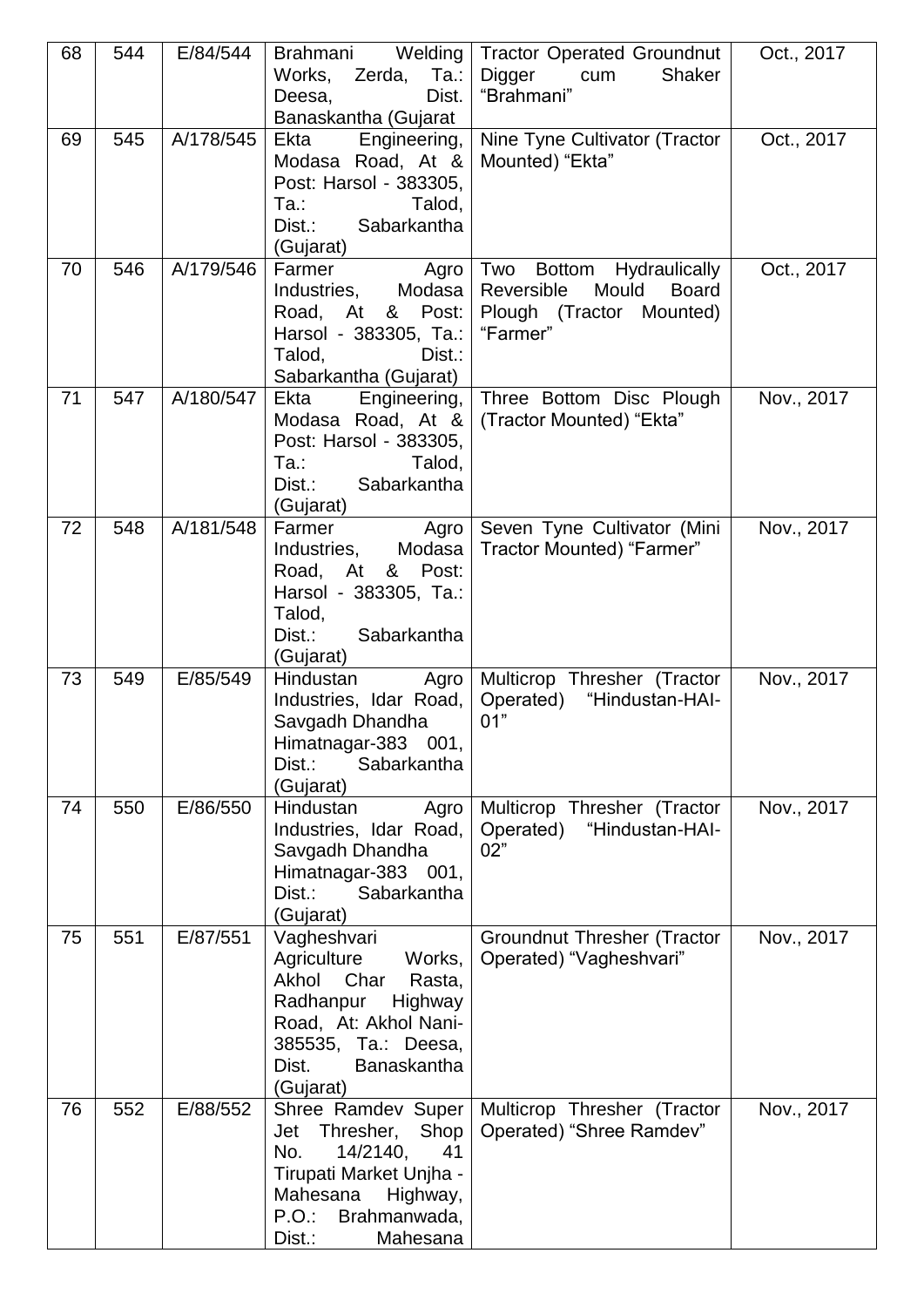|    |     |           | (Gujarat)                                                                                                                                                                                                   |                                                                                                   |            |
|----|-----|-----------|-------------------------------------------------------------------------------------------------------------------------------------------------------------------------------------------------------------|---------------------------------------------------------------------------------------------------|------------|
| 77 | 553 | E/89/553  | Shaktiman Agricultural<br>Industries, Opp. Matel<br>Hotel, Kheralu Road,<br>Visnagar - 384315,<br>Dist.<br>Mehsana<br>(Gujarat)                                                                             | <b>Groundnut Thresher (Tractor</b><br>Operated) "Shaktiman"                                       | Nov., 2017 |
| 78 | 554 | E/90/554  | Agro<br>Param<br>$5/A/1 -$<br>Industries,<br>GIDC Estate, Visnagar<br>315<br>384<br>Dist.:<br>Mahesana (Gujarat)                                                                                            | Multicrop Thresher (Tractor<br>Operated) "Param"                                                  | Nov., 2017 |
| 79 | 555 | E/91/555  | Laxmi Agro Industries,<br>Opp. Petrol<br>Pump,<br>N.H.No.8,<br>705,<br>Nandasan-382<br>Dist.<br>Kadi,<br>Ta.<br>Mehsana (Gujarat)                                                                           | Multicrop Thresher (Tractor<br>Operated) "Laxmi LAI-03"                                           | Nov., 2017 |
| 80 | 556 | E/92/556  | Martiaen Engineering<br>Company,<br>Opp.<br>GUJCOMASAOL,<br>Unjha-Unava Highway<br>Unjha-384 170 Dist.:<br>Mehsana (Gujarat)                                                                                | Groundnut Thresher (Tractor<br>Operated) "Martiaen MGT-<br>01"                                    | Nov., 2017 |
| 81 | 557 | D/116/557 | <b>ICS</b><br>Merchandise<br>Private<br>Limited,<br>Ground Floor, Door<br>No. 22, 9th Block, Sir<br>M V Layout, Kengunte<br>Main<br>Road,<br>1st<br>Mallathahalli,<br>056<br>Banglore-560<br>(Karnataka)    | Dual<br>Type<br>Knapsack<br>Sprayer "ICS-16 Dlx"                                                  | Nov., 2017 |
| 82 | 558 | D/117/558 | <b>ICS</b><br>Merchandise<br>Private<br>Limited,<br>Ground<br>Floor, Door<br>No. 22, 9th Block, Sir<br>M V Layout, Kengunte<br>Main<br>Road,<br>1st<br>Mallathahalli,<br>056<br>Banglore-560<br>(Karnataka) | <b>Battery Operated Knapsack</b><br>Sprayer "ICS-16 Deluxe"                                       | Nov., 2017 |
| 83 | 559 | E/93/559  | Engineering<br>Geeta<br>Co., Atkot Road, Opp.<br><b>GIDC</b><br>Jasdan-360<br>050,<br>Dist.:<br>Rajkot<br>(Gujarat)                                                                                         | <b>Groundnut Thresher (Tractor</b><br>Operated) "Geeta Engg."                                     | Nov., 2017 |
| 84 | 560 | E/94/560  | Engineering<br>Geeta<br>Co., Atkot Road, Opp.<br><b>GIDC</b><br>Jasdan-360<br>050,<br>Dist.:<br>Rajkot<br>(Gujarat)                                                                                         | <b>Groundnut Thresher (Square</b><br><b>Box</b><br>T<br>Type,<br>Power<br>Operated) "Geeta Engg." | Nov., 2017 |
| 85 | 561 | E/95/561  | Khodiyar<br>Thrasser,<br>362<br>Vadviyala<br>At.:<br>530, Ta.: Gir Gadhda                                                                                                                                   | <b>Groundnut Thresher (Tractor</b><br>Operated) "Khodiyar"                                        | Nov., 2017 |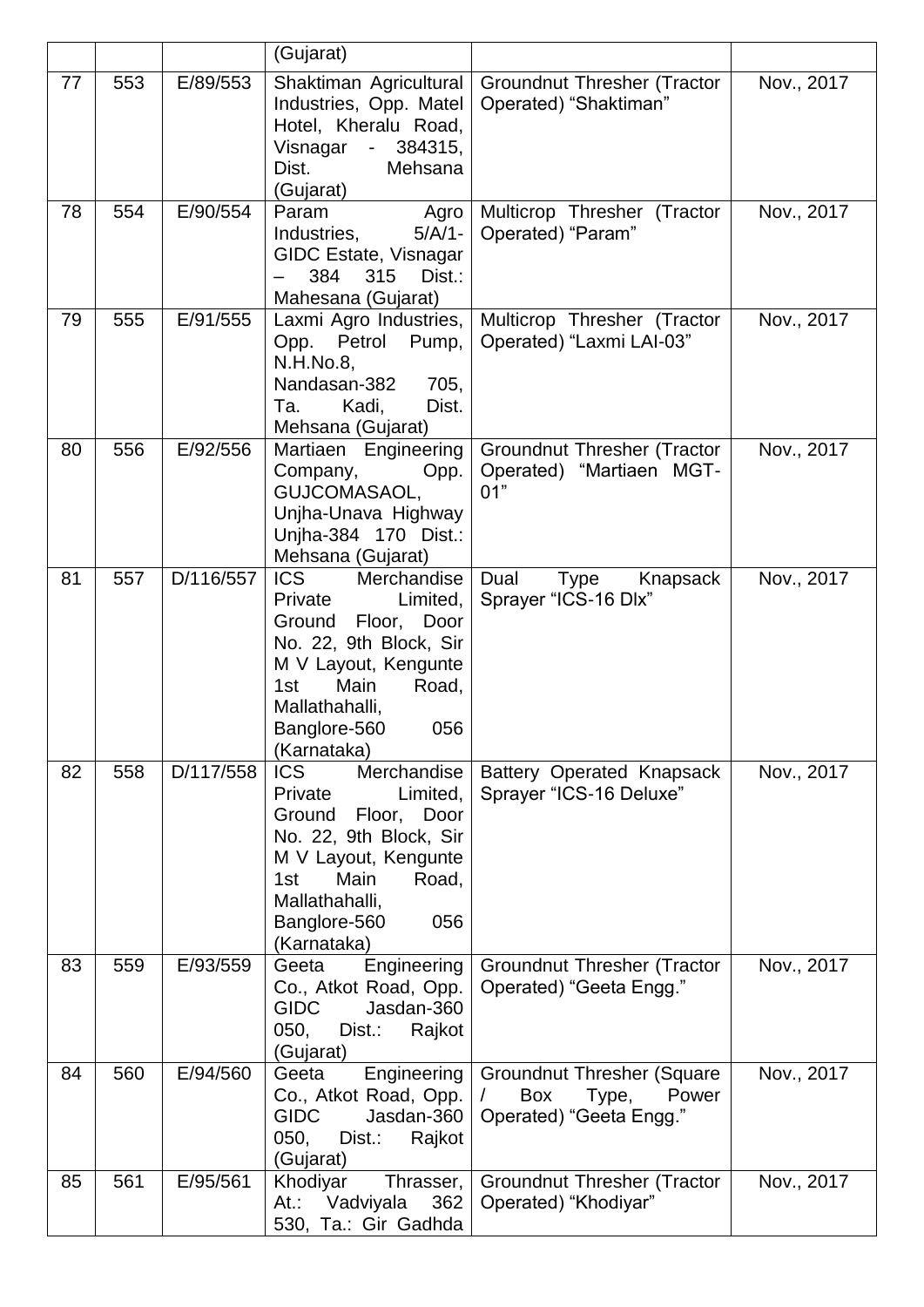|    |     |           | Gir<br>Somnath<br>Dist.<br>(Gujarat)                                                                                                                          |                                                                                                                                    |            |
|----|-----|-----------|---------------------------------------------------------------------------------------------------------------------------------------------------------------|------------------------------------------------------------------------------------------------------------------------------------|------------|
| 86 | 562 | A/182/562 | <b>Shree</b><br>Ram<br>Agriculture, Opp. Life<br>Links<br>School, Near<br>Umavanshi Polymers,<br>Latipar Road, Tankara<br>- 363 650, Dist. Morbi<br>(Gujarat) | Two<br>Bottom Mechanically<br>Reversible<br>Mould<br><b>Board</b><br>Plough (Tractor Mounted)<br>"Shree Ram-Land Heart"            | Dec., 2017 |
| 87 | 563 | A/183/563 | <b>Shree</b><br>Ram<br>Agriculture, Opp. Life<br>Links School,<br>Near<br>Umavanshi Polymers,<br>Latipar Road, Tankara<br>- 363 650, Dist. Morbi<br>(Gujarat) | Two<br>Hydraulically<br>Bottom<br>Mould<br>Reversible<br><b>Board</b><br>Plough (Tractor Mounted)<br>"Shree Ram-Land Heart"        | Dec., 2017 |
| 88 | 567 | A/184/564 | <b>Shree</b><br>Ram<br>Agriculture, Opp. Life<br>Links School,<br>Near<br>Umavanshi Polymers,<br>Latipar Road, Tankara<br>- 363 650, Dist. Morbi<br>(Gujarat) | Two<br>Hydraulically<br><b>Bottom</b><br>Mould<br><b>Board</b><br>Reversible<br>Plough (Tractor Mounted)<br>"Shree Ram-Land Heart" | Dec., 2017 |
| 89 | 565 | A/185/565 | Gurukrupa<br>Agro<br>$A-61,$<br>Machinery,<br>Karnavati Estate, Near<br><b>ONGC</b><br>Well,<br>Ring<br>Odhav,<br>Road,<br>Ahmedabad-382<br>415<br>(Gujarat)  | Nine Tyne Cultivator (Tractor<br>Mounted) "Pramukh"                                                                                | Dec., 2017 |
| 90 | 566 | A/186/566 | Jay Ambe Agriculture,<br>Near Bus Stand, At:<br>Sadla- 363 510, Ta.:<br>Muli,<br>Dist.<br>Surendranagar<br>(Gujarat)                                          | Two<br><b>Bottom</b><br>Hydraulically<br>Reversible<br>Mould<br><b>Board</b><br>Plough (Tractor<br>Mounted)<br>"Jay Ambe"          | Dec., 2017 |
| 91 | 567 | A/187/567 | Rajdhani<br>Agro<br>Industries, Near Moher<br>River, Nadi Darwaja,<br>Gandhinagar<br>Road,<br>At: Kapadvanj,<br>Dist.:<br>Kheda (Gujarat)                     | <b>Tractor Mounted Offset Disc</b><br>Harrow (7x7 Disc) "Rajdhani"                                                                 | Dec., 2017 |
| 92 | 568 | D/118/568 | Varshaa Agro Mach<br>Engg. Pvt. Ltd., No.<br>1976-1, lyyer Hospital<br>Singanallur,<br>Road,<br>Coimbtore-641<br>005<br>(Tamilnadu)                           | Knapsack<br>Dual<br>Type<br>Sprayer "Varsha-HBM 1612"                                                                              | Dec., 2017 |
| 93 | 569 | A/188/569 | Patel Agro Industries,<br>Kotecha<br>Industrial<br>Area, Survey No. 223,<br><b>Plot</b><br>No.<br>11/12<br>Wankaner-363<br>621<br>Dist.: Morvi (Gujarat)      | Bottom Hydraulically<br>Two<br>Reversible<br>Mould<br><b>Board</b><br>Plough (Tractor Mounted)<br>"Patel Agro-Shree Umiya"         | Dec., 2017 |
| 94 | 570 | B/120/570 | Fortune Agro Impex,                                                                                                                                           | Seed cum Fertilizer Drill (9-<br>"Fortune House", 343, Tyne) "Fortune Agro-SCFDS                                                   | Jan., 2018 |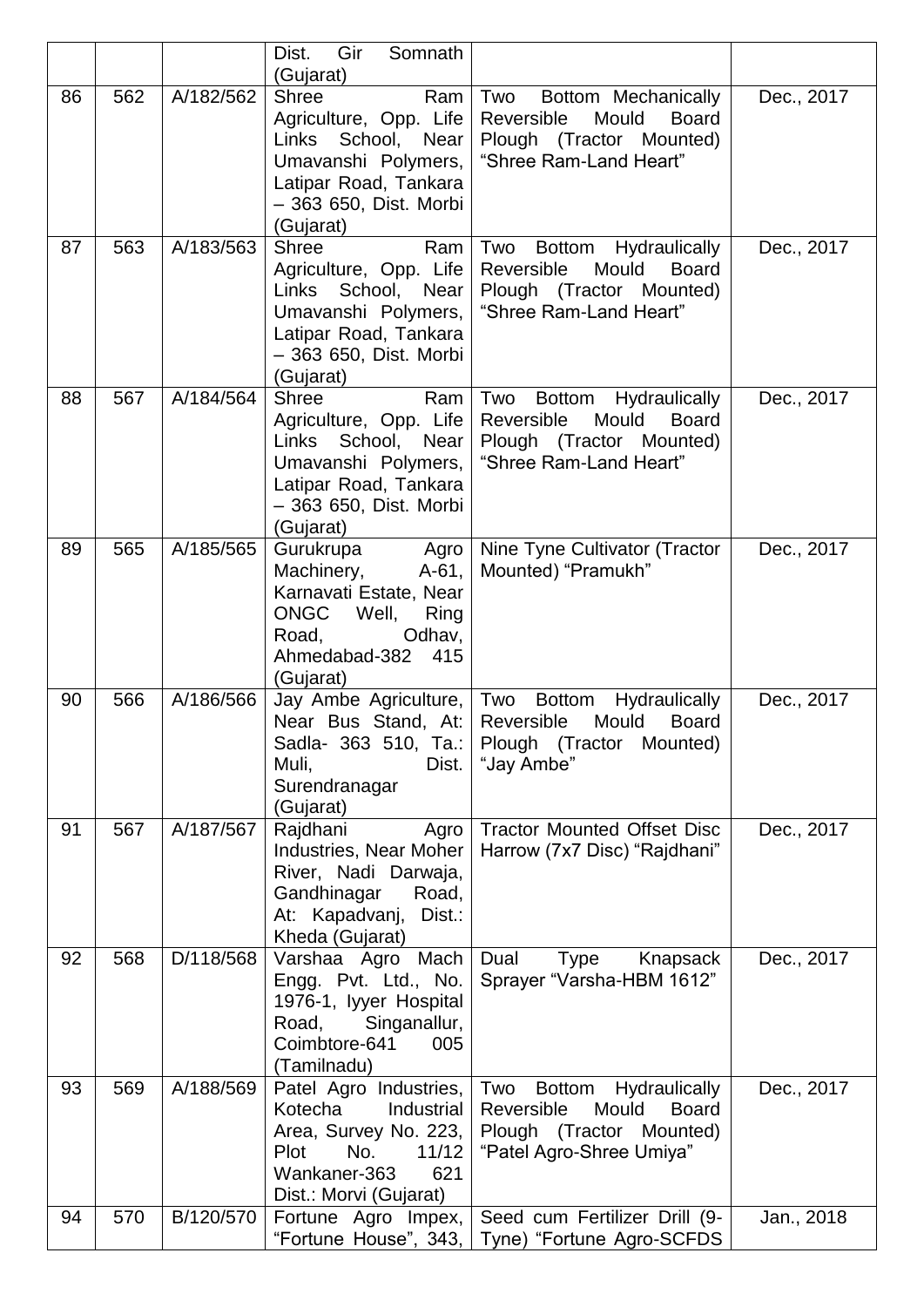|     |     |           | Sir<br>9th<br>Block,<br>М.<br>Visvesvaraya Lay out,<br>Kengunte<br>1st<br>Main<br>Road, Banglore - 560<br>056 (Karnataka)                                                                  | 9"                                                                                                                                   |            |
|-----|-----|-----------|--------------------------------------------------------------------------------------------------------------------------------------------------------------------------------------------|--------------------------------------------------------------------------------------------------------------------------------------|------------|
| 95  | 571 | B/121/571 | Fortune Agro Impex,<br>"Fortune House", 343,<br>Block, Sir<br>M.<br>9th<br>Visvesvaraya Lay out,<br>Kengunte<br>1st<br>Main<br>Road, Banglore - 560<br>056 (Karnataka)                     | Seed cum Fertilizer Drill (9-<br>Tyne) "Fortune agro-SCFDR<br>9"                                                                     | Jan., 2018 |
| 96  | 572 | A/189/572 | Tirth Agro Technology<br>Pvt. Ltd., Near Hotel<br>Krishna Park, NH-27,<br>Vavdi, Rajkot - 360<br>004 (Gujarat)                                                                             | <b>Tractor Operated Rotavator</b><br>(5.0 Ft) "Tirth Agro Tech. -<br>Shaktiman"                                                      | Jan., 2018 |
| 97  | 573 | A/190/573 | <b>Tirth Agro Technology</b><br>Pvt. Ltd., Near Hotel<br>Krishna Park, NH-27,<br>Vavdi, Rajkot - 360<br>004 (Gujarat)                                                                      | <b>Tractor Operated Rotavator</b><br>(6.0 Ft) "Tirth Agro Tech. -<br>Shaktiman"                                                      | Jan., 2018 |
| 98  | 574 | A/191/574 | Khedut<br>Agro<br>Engineering Pvt. Ltd.,<br>Plot No. 6, Survey No.<br>191,<br>Nr.<br>Orchev<br>Pharma, Shantidham<br>Veraval<br>Soc. road,<br>(Shapar)- 360 024,<br>Dist. Rajkot (Gujarat) | <b>Tractor Drawn Trailed Offset</b><br>Disc Harrow<br>(8x8)<br>Disc)<br>"Khedut"                                                     | Jan., 2018 |
| 99  | 575 | D/119/575 | Ralli Agrotech Limited,<br>HMP House, 4- Fairlie<br>Place Kolkata - 700<br>001 (West Bengal)                                                                                               | Dual Type Knapsack<br>Sprayer "Ralli-Ralli 21"                                                                                       | Jan., 2018 |
| 100 | 576 | D/120/576 | Ralli Agrotech Limited,<br>HMP House, 4- Fairlie<br>Place Kolkata - 700<br>001 (West Bengal)                                                                                               | Battery Operated Knapsack<br>Sprayer "Ralli-Eco Urja"                                                                                | Jan., 2018 |
| 101 | 577 | A/192/577 | Patel Agro Industries,<br>Kotecha<br>Industrial<br>Area, Survey No. 223,<br><b>Plot</b><br>No.<br>11/12<br>Wankaner-363<br>621<br>Dist.: Morvi (Gujarat)                                   | <b>Bottom</b><br>Hydraulically<br>Two<br>Mould<br>Reversible<br><b>Board</b><br>Plough (Tractor Mounted)<br>"Patel Agro-Shree Umiya" | Jan., 2018 |
| 102 | 578 | F/41/578  | <b>Balwan</b><br>Agro<br>Industries Pvt. Ltd.,<br>Gopi<br>Hotel,<br>Near<br>Rajkot-Ahmedabad<br>Highway, Sayla- 363<br>430, Dist.:<br>Surendranagar<br>(Gujarat)                           | Mobile<br>Shredder<br>(Centre<br>Walk-Tractor<br>Operated)<br>"Balwan-Mahabali 11"                                                   | Feb., 2018 |
| 103 | 579 | F/42/579  | Atlantis Agritech Pvt.<br>Ltd., Plot<br>36,<br>No.<br>Galaxy<br>Industrial<br>Estate, Rajkot-Gondal                                                                                        | Mobile<br>Shredder<br>(Centre<br>Walk-Tractor<br>Operated)<br>"Atlantis-Rotoking"                                                    | Feb., 2018 |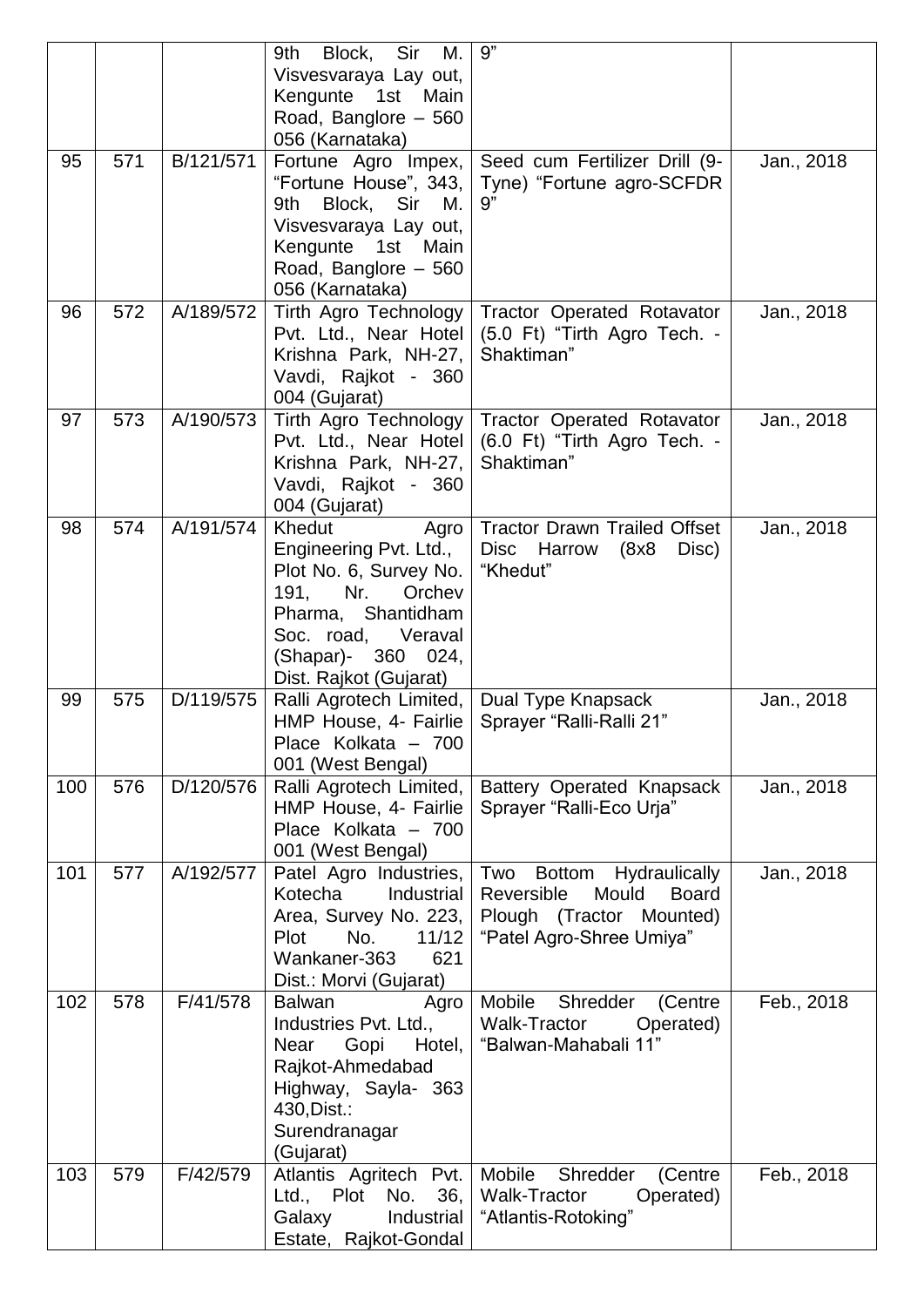|     |     |           | Highway (NH-27),<br>Shapar-360 024, Dist.                                                                                                                                                 |                                                                                      |            |
|-----|-----|-----------|-------------------------------------------------------------------------------------------------------------------------------------------------------------------------------------------|--------------------------------------------------------------------------------------|------------|
|     |     |           | Rajkot (Gujarat)                                                                                                                                                                          |                                                                                      |            |
| 104 | 580 | F/43/580  | Dharti<br>Agro<br>Dharti<br>Engineering,<br>Gate, Survey No. 35,<br>Plot No. 6, N.H.-8B,<br>Rajkot-Gondal<br>Highway,<br>Shapar                                                           | Mobile<br>Shredder<br>(Centre<br><b>Walk-Tractor</b><br>Operated)<br>"Dharti-DAE-MS" | Feb., 2018 |
|     |     |           | (Veraval)-360<br>024,<br>Dist. Rajkot (Gujarat)                                                                                                                                           |                                                                                      |            |
| 105 | 581 | B/122/581 | <b>Dharti</b><br>Agro<br>Dharti<br>Engineering,<br>Gate, Survey No. 35,<br>Plot No. 6, N.H.-8B,<br>Rajkot-Gondal<br>Highway,<br>Shapar<br>(Veraval)-360<br>024,<br>Dist. Rajkot (Gujarat) | Seed cum Fertilizer Drill (5-<br>Tyne, Power Tiller drawn)<br>"Dharti Agro"          | Feb., 2018 |
| 106 | 582 | F/44/582  | Atlantis Agritech Pvt.<br>Ltd., Plot No.<br>36,<br>Galaxy<br>Industrial<br>Estate, Rajkot-Gondal<br>Highway (NH-27),<br>Shapar-360 024, Dist.<br>Rajkot (Gujarat)                         | Tractor<br>Operated<br>Rotary<br>Mulcher (1.6 m) "Atlantis-<br>Rotoking"             | Feb., 2018 |
| 107 | 583 | D/121/583 | Agritech<br>Aditya<br><b>Bus</b><br>Company,<br>Old<br>Stand<br>Road, Under<br>Rotary Hall, Shop No.<br>$5/A$ ,<br>Deesa-385<br>535 (Gujarat)                                             | Battery Operated Knapsack<br>Sprayer<br>"Aditya-Hx-<br>16D12Ah"                      | Feb., 2018 |
| 108 | 584 | A/193/584 | <b>Tirth Agro Technology</b><br>Pvt. Ltd., Near Hotel<br>Krishna Park, NH-27,<br>Vavdi, Rajkot - 360<br>004 (Gujarat)                                                                     | <b>Tractor Operated Rotavator</b><br>(7.0 Ft) "Tirth Agro Tech.-<br>Shaktiman"       | Feb., 2018 |
| 109 | 585 | A/194/585 | Bhoomi<br>Agro<br>Industries, Plot No. G-<br>1077, Road No. A1,<br>Kishan Gate, Lodhika<br>GIDC, Matoda, Dist.<br>Rajkot (Gujarat)                                                        | Mini<br>Tractor<br>Operated<br>Rotavator (1<br>"Bhoomi<br>m)<br>Agro"                | Feb., 2018 |
| 110 | 586 | A/195/586 | <b>Bhoomi</b><br>Agro<br>Industries, Plot No. G-<br>1077, Road No. A1,<br>Kishan Gate, Lodhika<br>GIDC, Matoda,<br>Dist.<br>Rajkot (Gujarat)                                              | <b>Tractor Operated Rotavator</b><br>(4.0 Ft) "Bhoomi Agro"                          | Feb., 2018 |
| 111 | 587 | A/196/587 | <b>Bhoomi</b><br>Agro<br>Industries, Plot No. G-<br>1077, Road No. A1,<br>Kishan Gate, Lodhika<br>GIDC, Matoda,<br>Dist.<br>Rajkot (Gujarat)                                              | <b>Tractor Operated Rotavator</b><br>(5.0 Ft) "Bhoomi Agro"                          | Feb., 2018 |
| 112 | 588 | A/197/588 | Bhoomi<br>Agro                                                                                                                                                                            | <b>Tractor Operated Rotavator</b>                                                    | Feb., 2018 |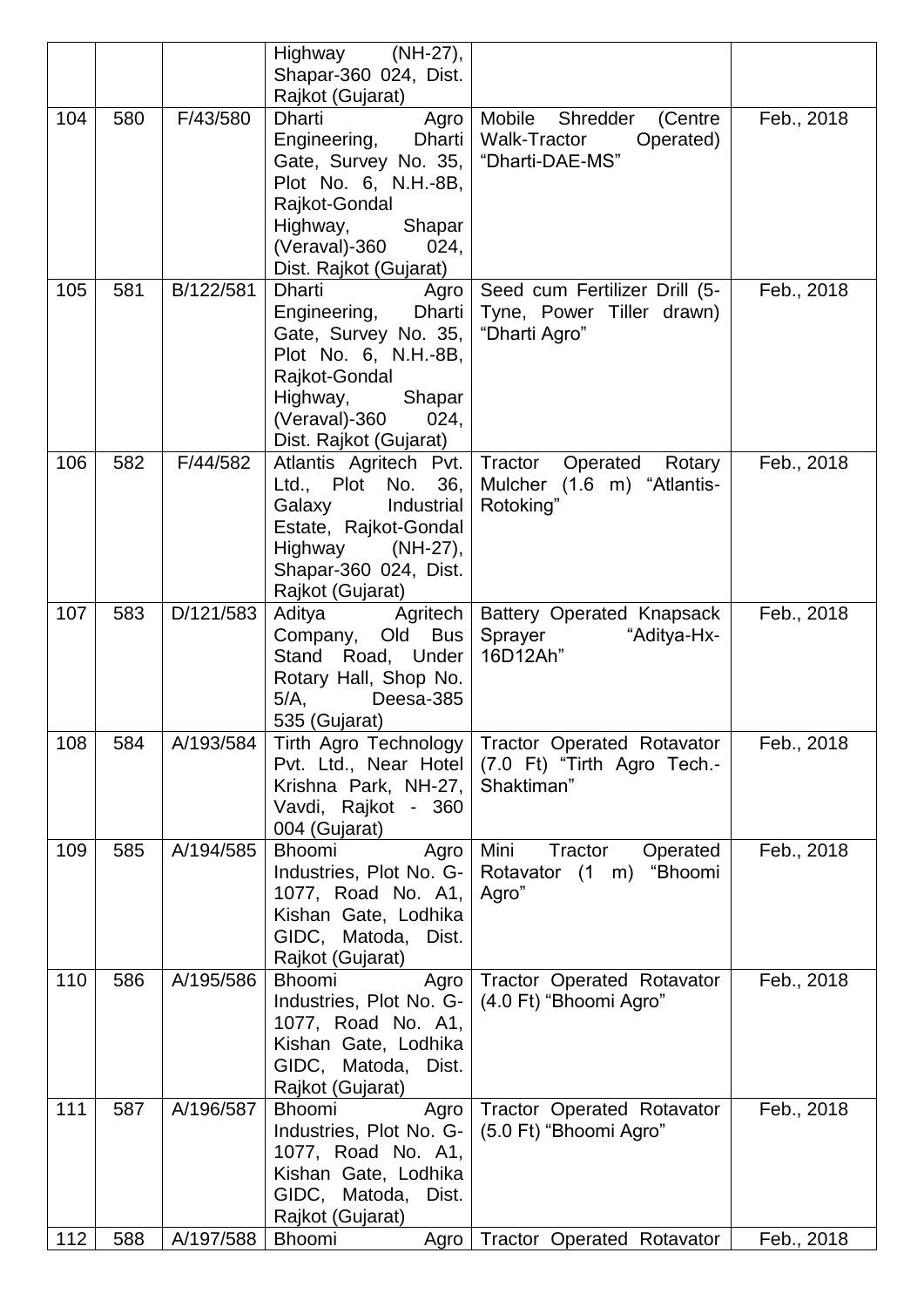|     |     |           | Industries, Plot No. G-   (5.5 Ft) "Bhoomi Agro"<br>1077, Road No. A1,<br>Kishan Gate, Lodhika<br>GIDC, Matoda, Dist.<br>Rajkot (Gujarat)          |                                                                           |             |
|-----|-----|-----------|----------------------------------------------------------------------------------------------------------------------------------------------------|---------------------------------------------------------------------------|-------------|
| 113 | 589 | A/198/589 | <b>Bhoomi</b><br>Agro<br>Industries, Plot No. G-<br>1077, Road No. A1,<br>Kishan Gate, Lodhika<br>GIDC, Matoda, Dist.<br>Rajkot (Gujarat)          | Tractor Operated Rotavator<br>(6.0 Ft) "Bhoomi Agro"                      | Feb., 2018  |
| 114 | 590 | E/96/590  | Shree Ram<br>Electric<br>Co.,<br>Maruti<br>Nagar,<br>Near Satvara Samaj,<br>Jodiya Road, Dhrol-<br>361<br>210,<br>Dist.<br>Jamnagar (Gujarat)      | Tractor Operated Reaper<br>cum Binder "Shree Ram-<br>Greenlend"           | Feb., 2018  |
| 115 | 591 | B/123/591 | Gujarat<br>Agro<br>Engineering, Plot No.<br>13, Survey No. 34,<br>Shanti Dham Bus Stop<br>Shapar (Veraval) -<br>360 024, Dist. Rajkot<br>(Gujarat) | Seed cum Fertilizer Drill (17-<br>Tyne) "Gujarat"                         | March, 2018 |
| 116 | 592 | B/124/592 | Gujarat<br>Agro<br>Engineering, Plot No.<br>13, Survey No. 34,<br>Shanti Dham Bus Stop<br>Shapar (Veraval)<br>360 024, Dist. Rajkot<br>(Gujarat)   | Seed cum Fertilizer Drill (9-<br>Tyne) "Gujarat"                          | March, 2018 |
| 117 | 593 | D/122/593 | Siddharth<br>Agro<br>Industries, 201, Shree<br>Plaza, Station<br>Ram<br>Road, Patna-800 001<br>(Bihar)                                             | Battery Operated Knapsack<br>Sprayer "Siddharth - Galaxy-<br>GL-812"      | March, 2018 |
| 118 | 594 | D/123/594 | Siddharth<br>Agro<br>Industries, 201, Shree<br>Plaza, Station<br>Ram<br>Road, Patna-800 001<br>(Bihar)                                             | Battery Operated Knapsack<br>Sprayer "Siddharth - Galaxy-<br>GL-101"      | March, 2018 |
| 119 | 595 | D/124/595 | Siddharth<br>Agro<br>Industries, 201, Shree<br>Ram Plaza, Station<br>Road, Patna-800 001<br>(Bihar)                                                | Battery Operated Knapsack<br>Sprayer "Siddharth - Galaxy-<br>GL-1212"     | March, 2018 |
| 120 | 596 | D/125/596 | Siddharth<br>Agro<br>Industries, 201, Shree<br>Plaza, Station<br>Ram<br>Road, Patna-800 001<br>(Bihar)                                             | Dual<br><b>Type</b><br>Knapsack<br>Sprayer "Siddharth - Galaxy-<br>GL-21" | March, 2018 |
| 121 | 597 | E/97/597  | Martiaen<br>Engineering<br>Company,<br>Opp.<br>GUJCOMASAOL,<br>Unjha-Unava Highway<br>Unjha-384 170 Dist.:                                         | Tractor<br>Operated<br>Potato<br>Digger Shaker "Martiaen"                 | March, 2018 |